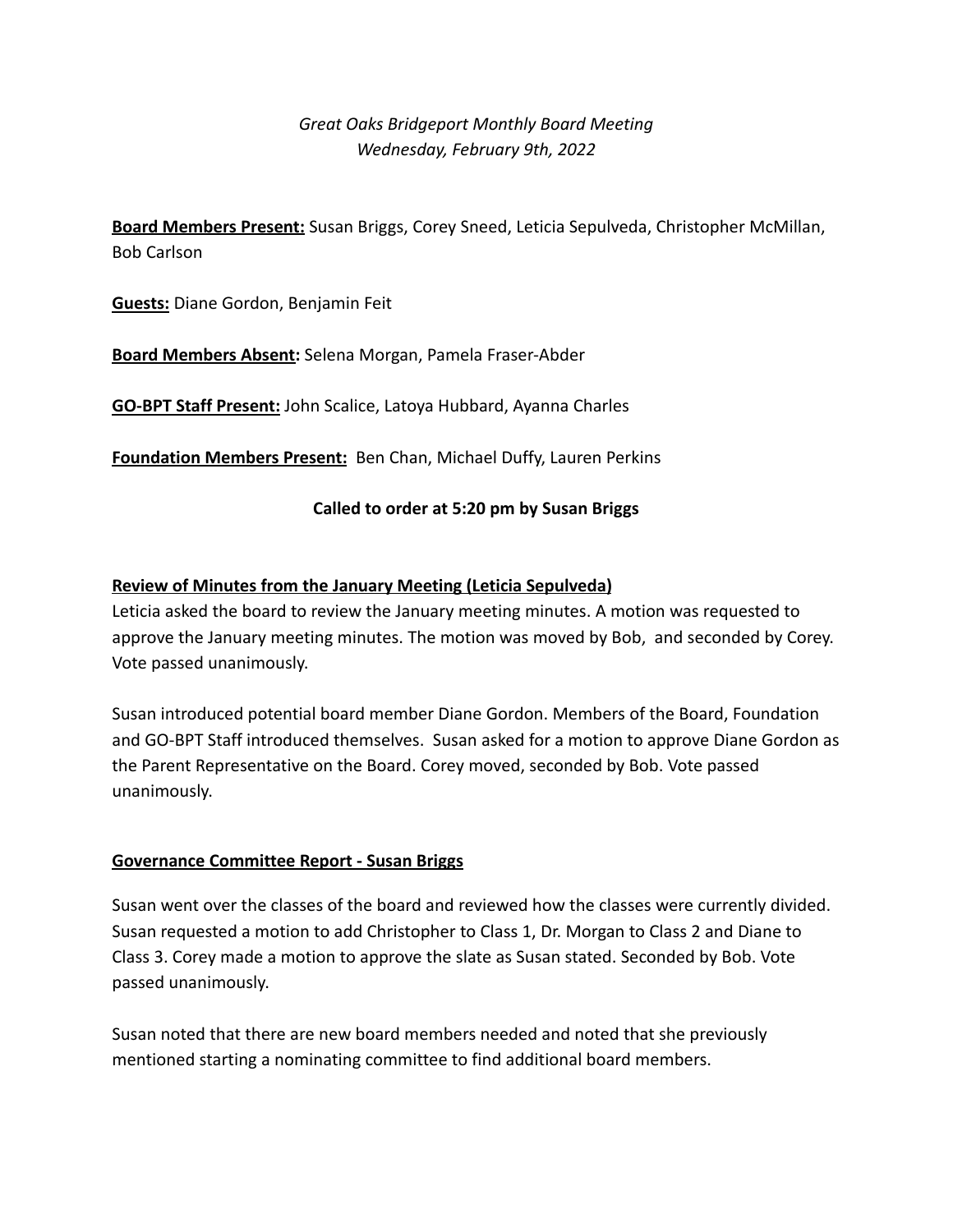John stated the importance of creating a plan to have a sustainable board. John noted that it is important to make decisions and determinations about what the makeup of the board is and the importance of people that we want to recruit for the board and the areas of expertise and diverse input that they bring to the board.

Bob inquired about the nominating committee and what it would look like. Susan noted that she touched base with the lawyers as this is not a standing committee and stated that she would like to have 3 board members on the committee and open it to anyone else that would be willing to serve. Bob, Leticia, Christopher from the board volunteered as well as John and Latoya. Susan informed the committee to work with Ayanna to schedule a date and time to meet.

Bob inquired if Michael Duffy would be willing to be a starting point for finding new board members.

Susan requested a motion to create a nominating committee of 3 board members to serve as a special committee of the board of directors for the purpose of screening, interviewing and recommending candidates for positions on the board. Corey made a motion to approve. Seconded by Bob. Vote passed unanimously. Susan asked for a motion to appoint Bob, Leticia, Christopher from the board as well as John and Latoya from GOBPT. Corey moved to approve. Bob Seconded. Vote Passed unanimously.

Corey requested a motion to move the meeting to executive session. The motion was moved by Bob, and seconded by Leticia. Vote passed unanimously.

Susan informed our guest Benjamin Feit that he would be moved into the waiting room until the conclusion of executive session.

Susan requested a motion to move the Board out of executive session and back into public session. The motion was moved by Corey, and seconded by Bob. Vote passed unanimously.

Susan requested a motion to authorize our Treasurer Corey Sneed to finalize the draft lease amendment that was presented to the board in executive session and to sign the finalized lease amendment. The motion was moved by Bob, and seconded by Leticia. Vote passed unanimously.

# **Executive Director's Report - John Scalice**

John noted that Albertha was supposed to present information on the new mental health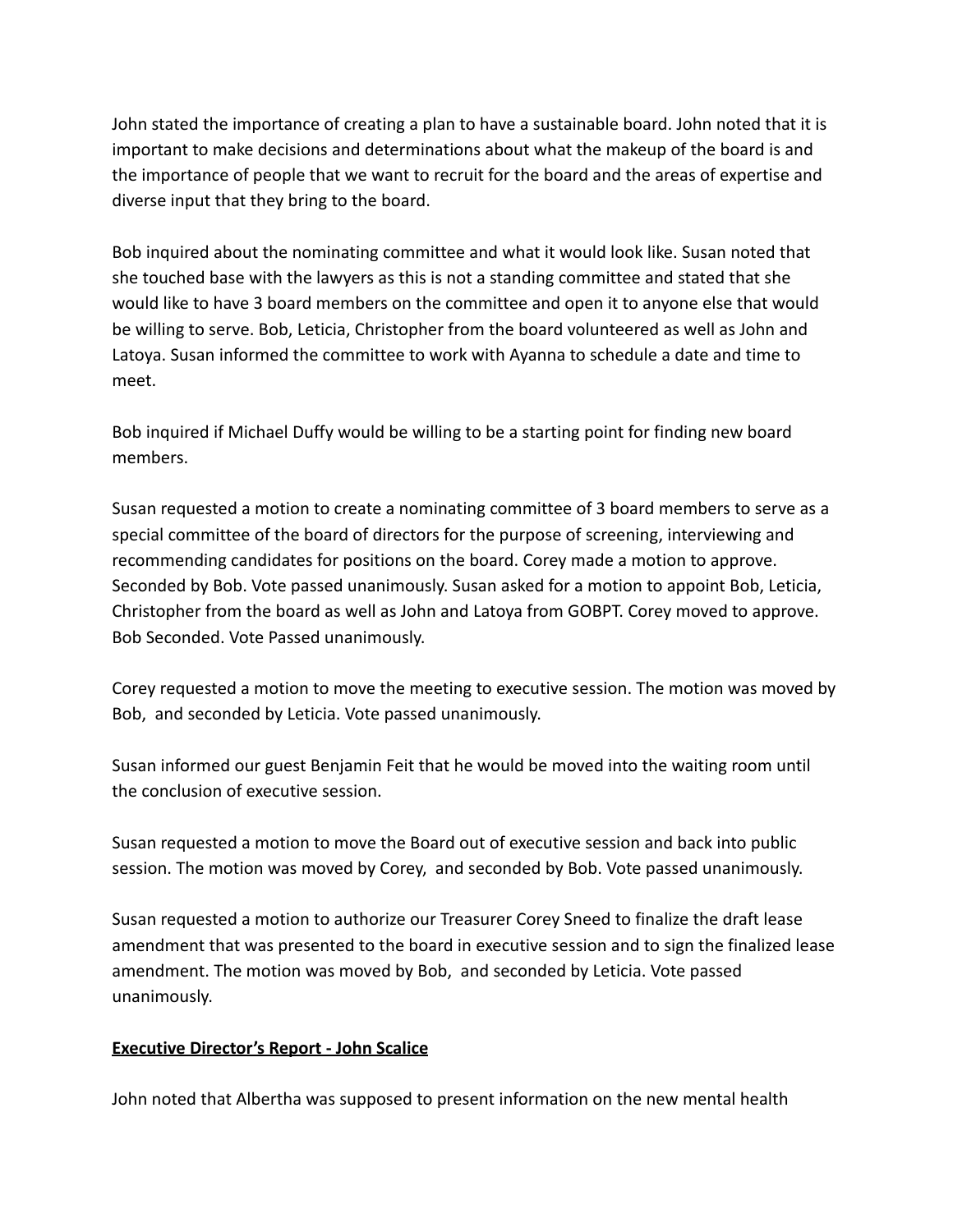program that the school was awarded; however she is unable to attend this evening to discuss the grant that was received due to illness. John stated that Albertha will join the March Board meeting to discuss this program further.

John opened the report by presenting the data from the bi-monthly update to the state by noting the attendance, discipline & academic performance of the school.

Susan informed Michael Duffy about the nominating committee and Michael stated that he is delighted to join the committee.

John provided the Board with a mask mandate update. John noted that the two key dates are 2/15/2022 & 2/28/2022. John stated that the Governor's emergency powers expire on 2/15/2022 and that the CSDE has informed schools that an extension of those powers have been requested from the legislature with updates to be provided. The Governor has stated that he will remove the mask mandate as of 2/28/22 and that districts will decide next steps. However, Bridgeport Public schools has declared that schools will require masks to be worn.

John noted that at the present time, due to the high positivity rate, GOBPT will continue to keep the mask mandate in place. John noted that GOBPT will review procedures with the Department of Health,as advised by the CSDE, to discuss when it would be appropriate to make mask mandates optional for students and staff. GOBPT will keep the Board informed of any information and update the Board with action steps when conditions change.

Susan noted that should John need the Board for anything to let her know and the Board can call a special meeting if needed.

John gave the Teacher Spotlight to the Culture team and Mrs. Jessica Lewis for the work that she is leading on our Great Oaks Daily Dose- Black History Month, where each day, students are presented with facts of the day, an artist of the day song of the day and an introduction from one of our beloved staff or student community members discussing why Black History is important to them. John showed the Board a compilation video of the first week of daily dose.

# **Director of Operations Report - Latoya Hubbard**

Latoya opened up the operations report by giving a facilities update. Latoya informed the board about the 2 security guards from Metro Guard Security that started upon return from winter break and gave a brief overview of what they have been doing. Latoya also gave an update on the emergency exit route & parking updates stating that the area of rescue change in location to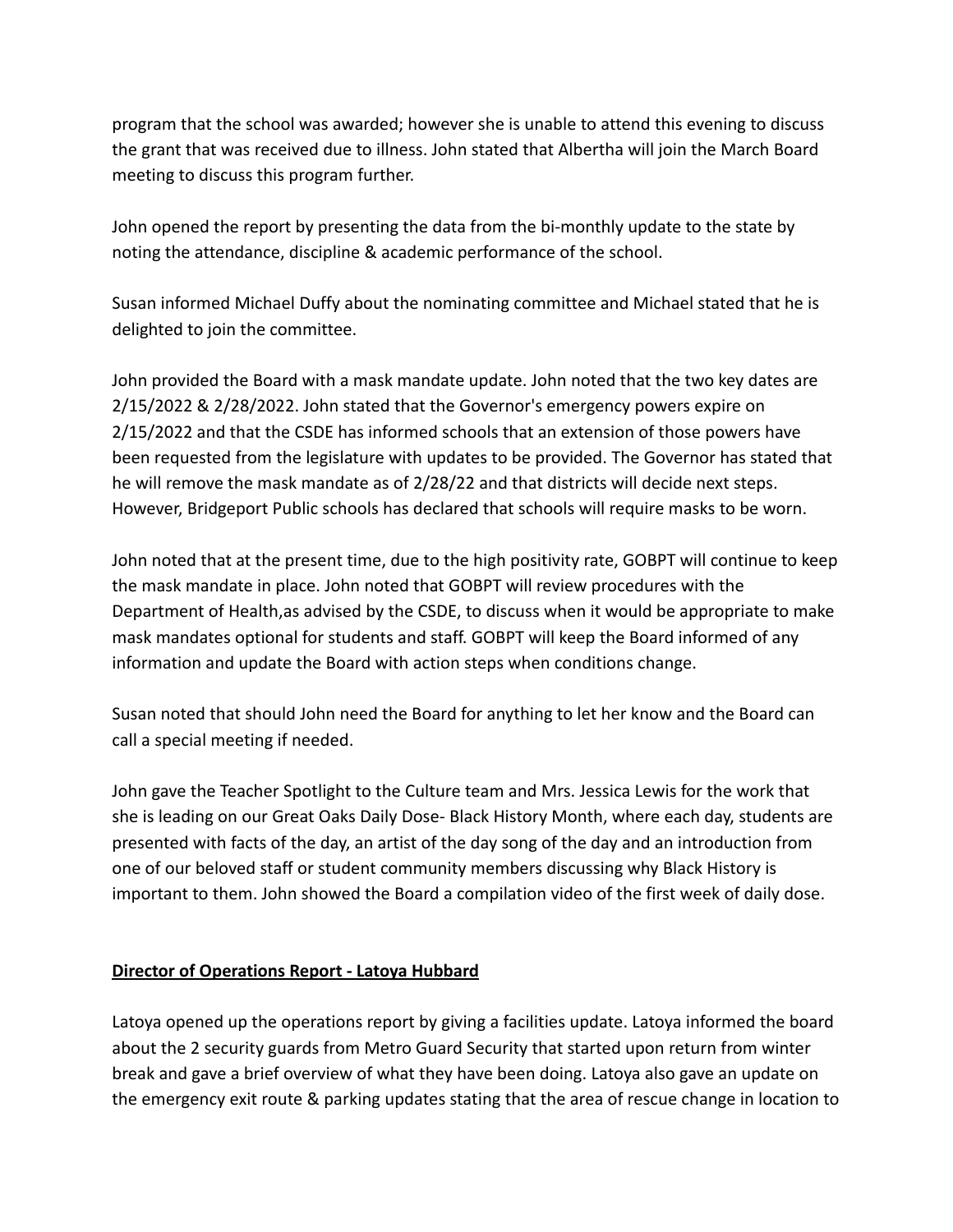Pine Street due to construction and closed parking lot. The GOBPT Facilities team has ordered signs and cones to assist with the safe transition into the new area of rescue. Latoya also discussed how the closure of the tenant parking on Hancock Street Parking lot resulting in limited to no open street parking. Latoya stated that GOBPT has worked to make sure that all staff have parking passes which as a result has created an increase in ticketing and towing.

Latoya provided the Board with an enrollment update stating current enrollment numbers, finalization in target enrollment by grade as well as noting that the SY 22-23 Application launched January 18th,2022. Latoya noted that the marketing campaign will kick off next week with the anticipation of the application number increasing over the next few weeks.

Latoya gave an update on the Child Nutrition Program informing the Board about the CSDE continuing to support schools and provide resources given the National supply chain shortage. The Northeast Regional Office (NERO) recently developed the Supply Chain Toolkit for Northeast School Meal Partners. The toolkit includes resources such as: memos with information about shortages and major closures so that schools can plan appropriately, information on how to make last minute substitutes for meals and a CSDE Survey that schools can fill out to report supply chain issues impacting operations.

Latoya highlighted the Great Oaks Charter Renewal Public Hearing that took place on Tuesday, January 25th. This year due to COVID the state took a blended approach including virtual and in person attendees. GOBPT had 35 speakers including CT State Representative Antonio Felipe, Members of the Dominican American Coalition, Alumni students from their college dorms, Current Students, Staff, Americorps Volunteers, Parents, and members of the Bridgeport Community. Latoya highlighted how wonderful all the presenters were and expressed gratitude for all of the speakers and the school operations team. Latoya gave a shout out to Dasean Willams for his statement during the renewal saying that "We need a 4-5 year renewal because I was promised a role as a tutor." Latoya expressed that it was great to see one of our Alumni wanting to come back into our community and serve as a part of the amazing Americorps program.

Michael requested that Dasean's contact information be sent to him so he can have Dasean be a part of the foundation recruitment team for the upcoming year.

Susan thanked Latoya, Ayanna and the entire operations team for all the work that they did and the efforts of all the speakers and that it was amazing to see.

# **Finance Committee Report – Corey Sneed**